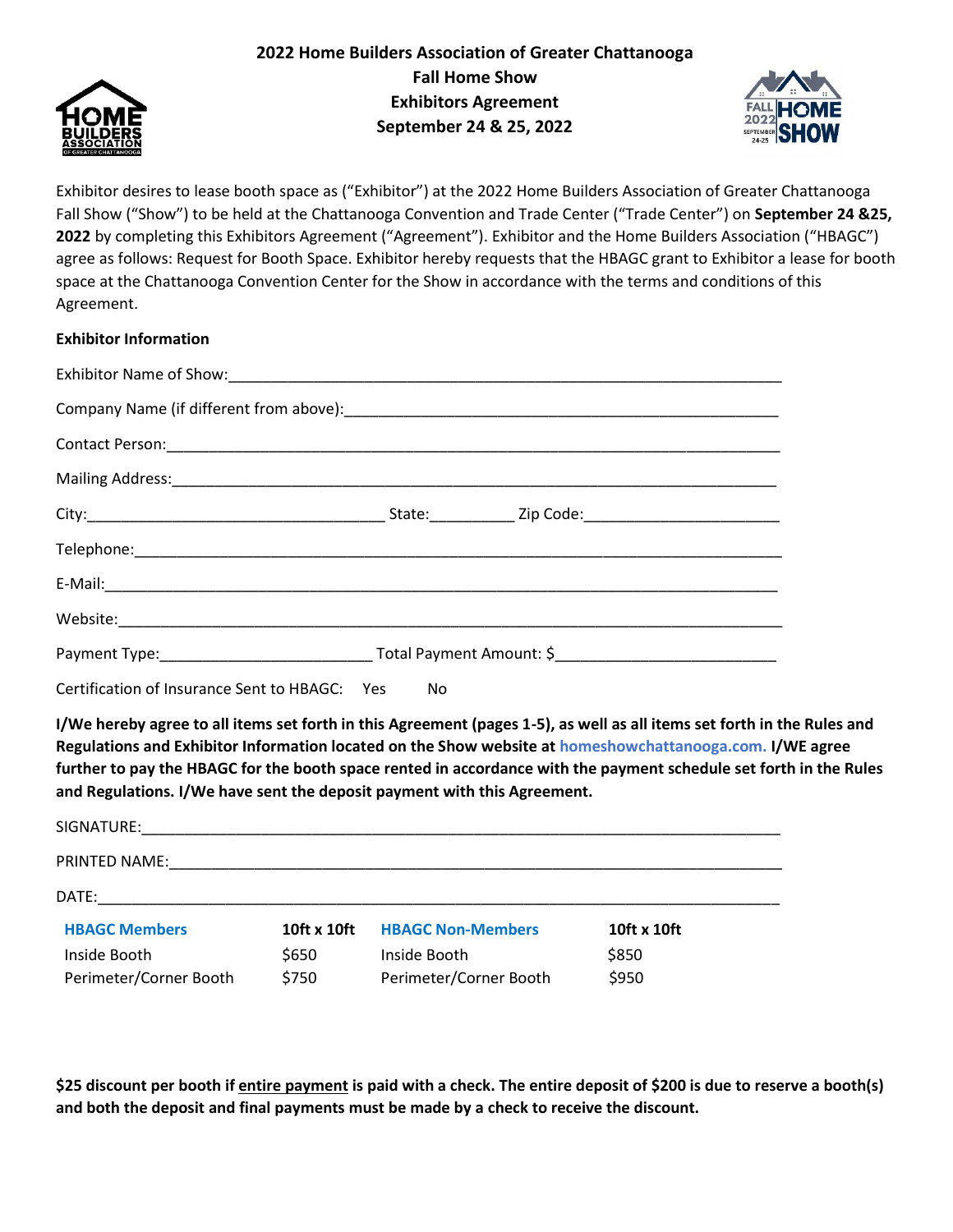- **1. Booth Location.** Booth locations can be viewed on the Show website homeshowchattanooga.com. List only 1 or 2 perimeter/corner booth requests. We have limited perimeter/corner booths and need to know your preference for an inside booth. Sponsors and those with larger booths (4,6 booths) will be given preference to their location.
- **2. Booth Placement.** Placement in any of the desired choice is NOT GUARANTEED. Booth placement is determined by the HBAGC according to what it believes, in its sole discretion, will be in the best interest of the Show and the HBAGC. We will try not to place you near your competition. Sponsors and companies that have the most booths will be given preferences to their booth locations. Once larger booths are placed the remining booth requests (those with 3 or less booths) will be placed in order by the earliest date the HBAGC received the finalized contract along with payment.

**Deposit and Full Payment.** In order to reserve a space in the Show, Exhibitor shall deposit with the HBAGC the sum of Two Hundred and 00/100 Dollars (\$200) per booth, no later than July 1, 2022. **All deposits are nonrefundable.** There may be availability after July 1, 2022 but not guaranteed. There will be no refund for space after August 5, 2022. There is no guarantee for HBAGC's Annual Fall Home Show participation until final payment and the signed contract is received. **Final Payments are due by August 25, 2022.** There is a discount of \$25 per booth if Exhibitor pays with a check for the full payment. The discount is only applied to the balance (not the deposit).

## **3. The entire deposit of \$200 is due to reserve a booth(s) and both the deposit and final payments must be made by a check to receive the discount.**

10 x 10 Booths Total Number of Booths: \_\_\_\_\_\_\_\_\_\_ \*Please list booth rows numbers. Do not write "same as last year". If you cannot recall your previous year booth location and would like to request the same space please contact the HBA.

| $1st$ Choice (s)           |  |  |
|----------------------------|--|--|
| 2 <sup>nd</sup> Choice (s) |  |  |
| 3rd Choice (s)             |  |  |

**10x10 Booth(s) Please list all products / services to be exhibited in the Show 10x10 booths:** \_\_\_\_\_\_\_\_\_\_\_\_\_

\*Exhibits requiring water must be in the following booths; A 9-14, B 9-14, C 9-14, D 9-14, E 9-14, F 9-14, G 1-8, H 1-8

**\_\_\_\_\_\_\_\_\_\_\_\_\_\_\_\_\_\_\_\_\_\_\_\_\_\_\_\_\_\_\_\_\_\_\_\_\_\_\_\_\_\_\_\_\_\_\_\_\_\_\_\_\_\_\_\_\_\_\_\_\_\_\_\_\_\_\_\_\_\_\_\_\_\_\_\_\_\_\_\_\_\_\_\_\_\_\_\_\_**

**Vehicle/Machinery:** Will you be bringing a vehicle or machinery as part of your display: Yes No **If YES/Describe: \_\_\_\_\_\_\_\_\_\_\_\_\_\_\_\_\_\_\_\_\_\_\_\_\_\_\_\_\_\_\_\_\_\_\_\_\_\_\_\_\_\_\_\_\_\_\_\_\_\_\_\_**

As a reminder any vehicle cannot have more than a <sup>14</sup> tank of gas to be displayed in the Show

**4. Floor Plan.** HBAGC reserves the right to make changes to the overall Shows floor plan and/or booth assignments in its sole discretion in order to serve the best interests of the Show and its collective Exhibitors.

Exhibitor's preference for a 10x10 booth or booths are as follows: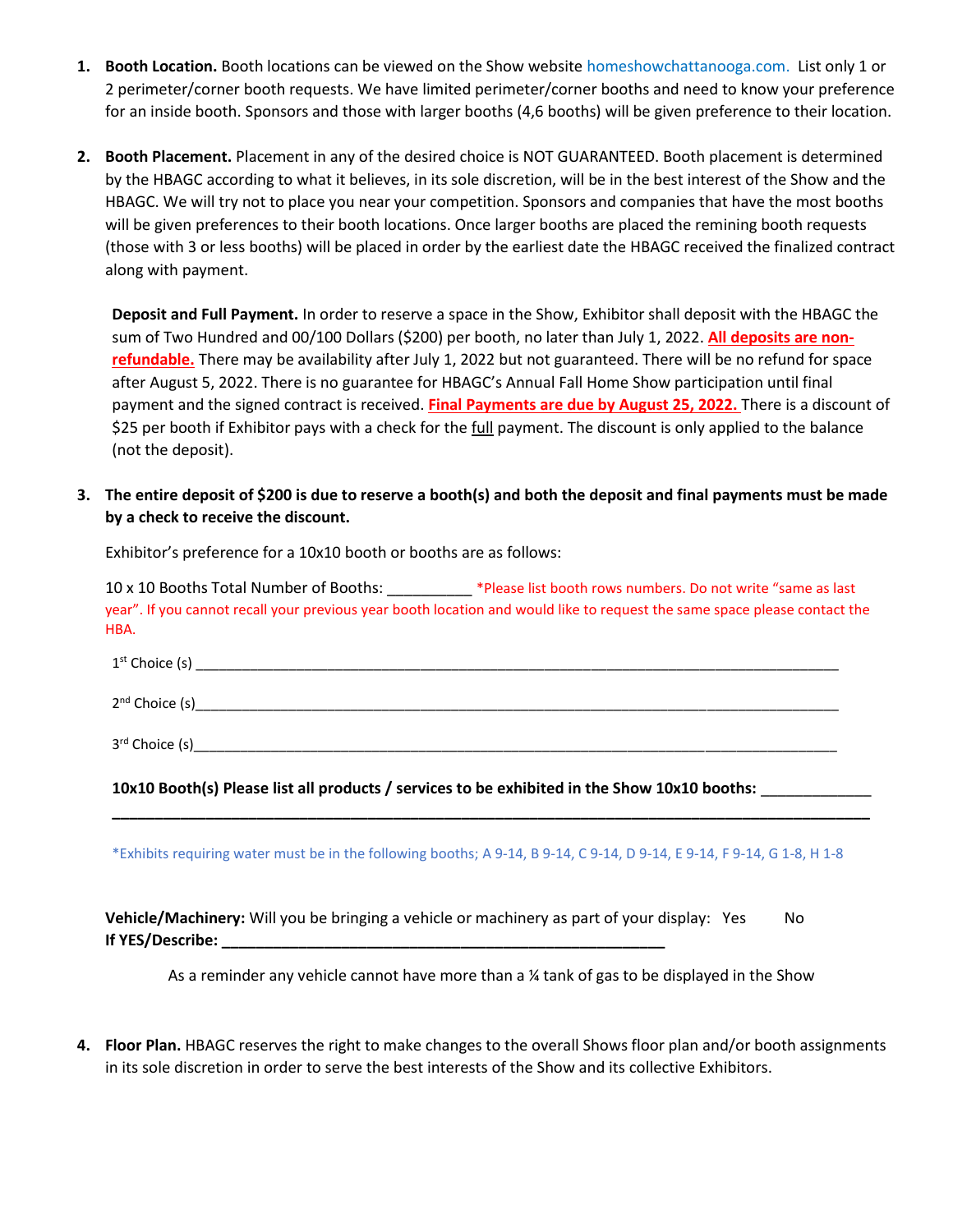- **5. Use of Booth, Assignment and Subletting.** Exhibitor does not have the right to allow anyone other than Exhibitor to occupy or use the booth space. Exhibitor may not assign or sublease the booth space for any reason to any person without the express written permission of the HBAGC. Exhibitor lease includes a booth space of 10 feet by 10 feet. All materials, employees, décor, displays and signage must remain in the space. Overflowing into the aisle or in front of the booth is not permitted. Exhibitor does not have the right to allow anyone other than Exhibitor to occupy or use the booth space. Someone **MUST** be in your booth at all times during the Show. The Exhibitor agrees that he/she or his/her employees or other representatives will not perform any at, physical, or otherwise, that might damage or be detrimental in any way to the Home Builders Association of Greater Chattanooga Fall Show or the HBAGC.
- **6. Alcohol.** Alcohol will not be permitted in any vendor space. Exhibitor does not have the right to allow anyone to have alcohol working in their booth (s).
- **7. Liabilities.** HBAGC does not make any warranty of guarantee to Exhibitors against loss or damage of any kind. All booth space is leased at the risk of the Exhibitor and the Exhibitor agrees to release, indemnify and hold harmless the following parties from any and all the liability from any cause related in any way to the Show: HBAGC, its employees, agents, volunteers, officers, directors and members; The City of Chattanooga; The Carter Street Corporation and Hamilton County (all of whom are collectively referred to below as the ""). None of the HBAGC's Annual Fall Home Show Parties shall be held responsible by Exhibitor, in any manner whatsoever, for any loss, damage or injury that may occur to the Exhibitor, employee, guests or property from any cause whatsoever prior to, during, or subsequent to, the Show for any loss, damage or injury related in any way to the Show or Exhibitor's participation in the Show.
- **8. Cooking in Booth.** Anyone wishing to cook during the Show must contact the Convention Center for approval. The Booth must also keep an adequate fire extinguisher visible.
- **9. Fire Protection.** Regulation require your exhibit to be confined to your booth with no supports, strings, wire, etc., attached to posts or other fixtures in the center.
- **10. Signage.** Exhibitor booth signage must not be any bigger than 5ft (h) x 8ft (w). Signage must be hung above your booth by the Convention Center, you will need to contact the Convention Center to request this. Signage cannot be hung above your booth on the 8ft backdrop or any build structure that is larger than 8ft tall.
- **11. Limitations.** Exhibits shall be installed so that they will not exceed beyond the space allotted. **Distribution of printed materials, souvenirs or other articles must be restricted to the space of the exhibit.** Individual public address systems will be permitted on the premises, but must NOT be audible more than three (3) feet from booth. The exposed backs or sides of all booths must be draped or finished, with no signage, so that it will not interfere with an adjoining booth. Booths and constructed displays must not be higher than an 8ft back drop.
- **12. Security.** The HBAGC will provide around the clock security protection from Thursday, September 22nd at 7:00am until Monday, September 26 at 1:00pm. You can assist by removing or securing any small or expensive items from your booth before leaving.
- **13. Amendments.** Any and all matters of questions not specifically covered by the preceding rules and regulations shall be subject solely to the decisions of HBAGC management or Show officials. All amendments so made shall be binding on Exhibitors equally with the foregoing rules and regulations.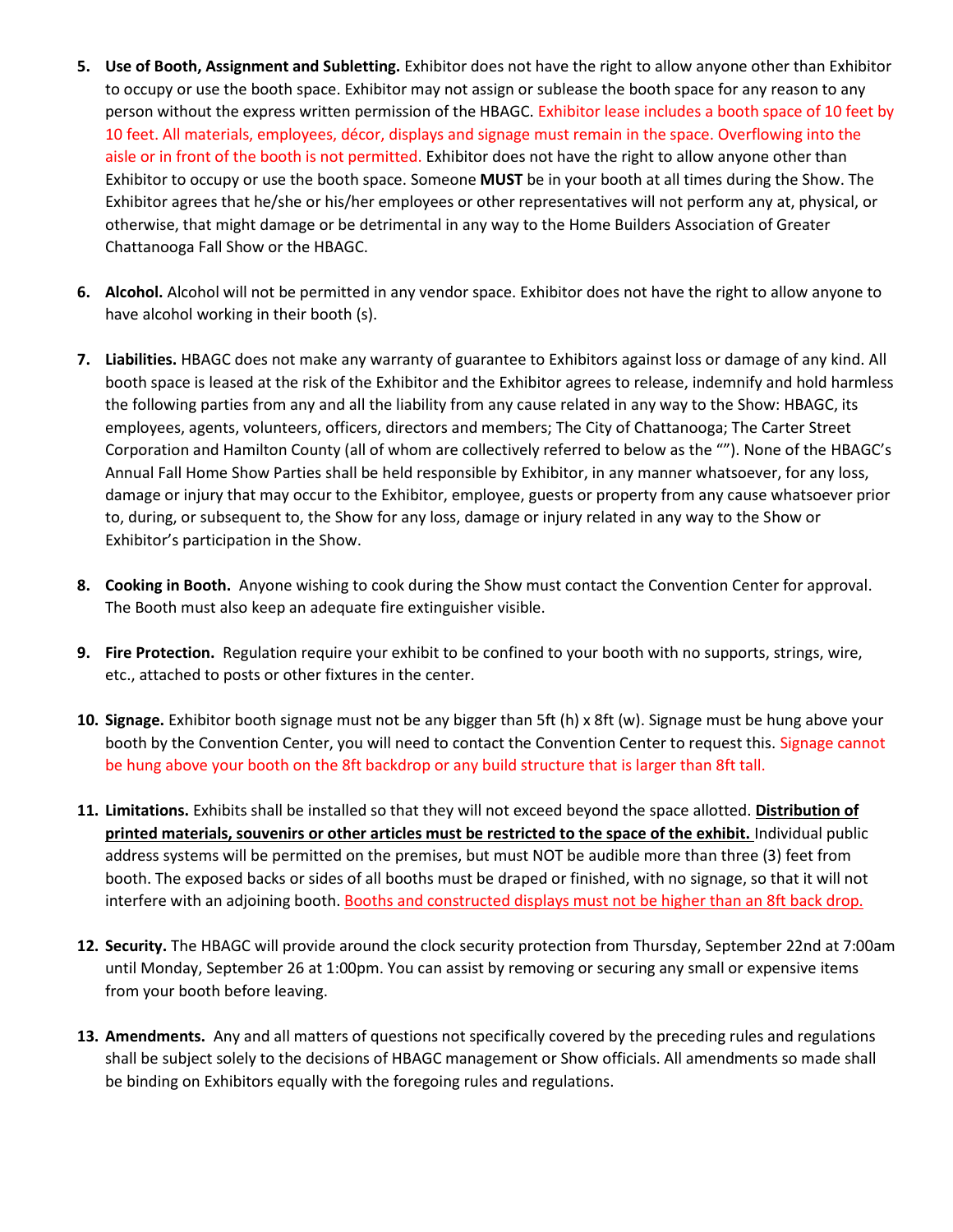- **14. Damages.** Exhibitors are liable for any and all damages caused to the Chattanooga Convention Center floors, walls, or columns, or to standard booth equipment and to other Exhibitor's property. Exhibitors may not apply paint, lacquer, adhesive or any other coating to building floors, columns or standard booth equipment.
- 15. Certification of Insurance. Exhibitors are required to provide Certificate of Liability Insurance by September 1st, 2022. Liability Certificates are to list Home Builders Association of Greater Chattanooga Fall Home Show September 24 & 25, 2022 at the Chattanooga Convention Center in Chattanooga, TN. The Chattanooga Convention Center and the Home Builders Association of Greater Chattanooga named as additionally insured.
- **16. Compliance.** The Exhibitor agrees that the exhibit shall be admitted and shall remain from day to day solely on strict compliance with the rules herein laid down. HBAGC reserves the rights to reject, eject, or prohibit any exhibit in whole or part, or any Exhibitor or his representatives, with or without giving cause. If an exhibit or Exhibitor is ejected for violation of these rules for any other reason, no return of rental monies shall be made.

### **IMPORTANT DATES AND DEADLINES:**

| July 1, 2022    | Deposit Deadline (\$200 per booth)      |
|-----------------|-----------------------------------------|
| August 5, 2022  | Refund Deadline (Less Security Deposit) |
| August 25, 2022 | <b>Final Payment Deadline</b>           |
| August 25, 2022 | Certificate of Insurance Due            |

\*\* Move in date is dependent upon booth space location and can be viewed on the Show website homeshowchattanooga.com

\*\*There is no guarantee for the HBAGC's Annual Fall Home Show participation until final payment and contract is received.

#### **PAYMENT BY CREDIT CARD: See Additional form**

#### **PAYMENT BY CHECK: (deduct \$25.00 per booth- not from deposit)**

Home Builders Association of Greater Chattanooga 3221 Harrison Pike Chattanooga, TN 37406

**Or email to ngosciniak@hbagc.net**